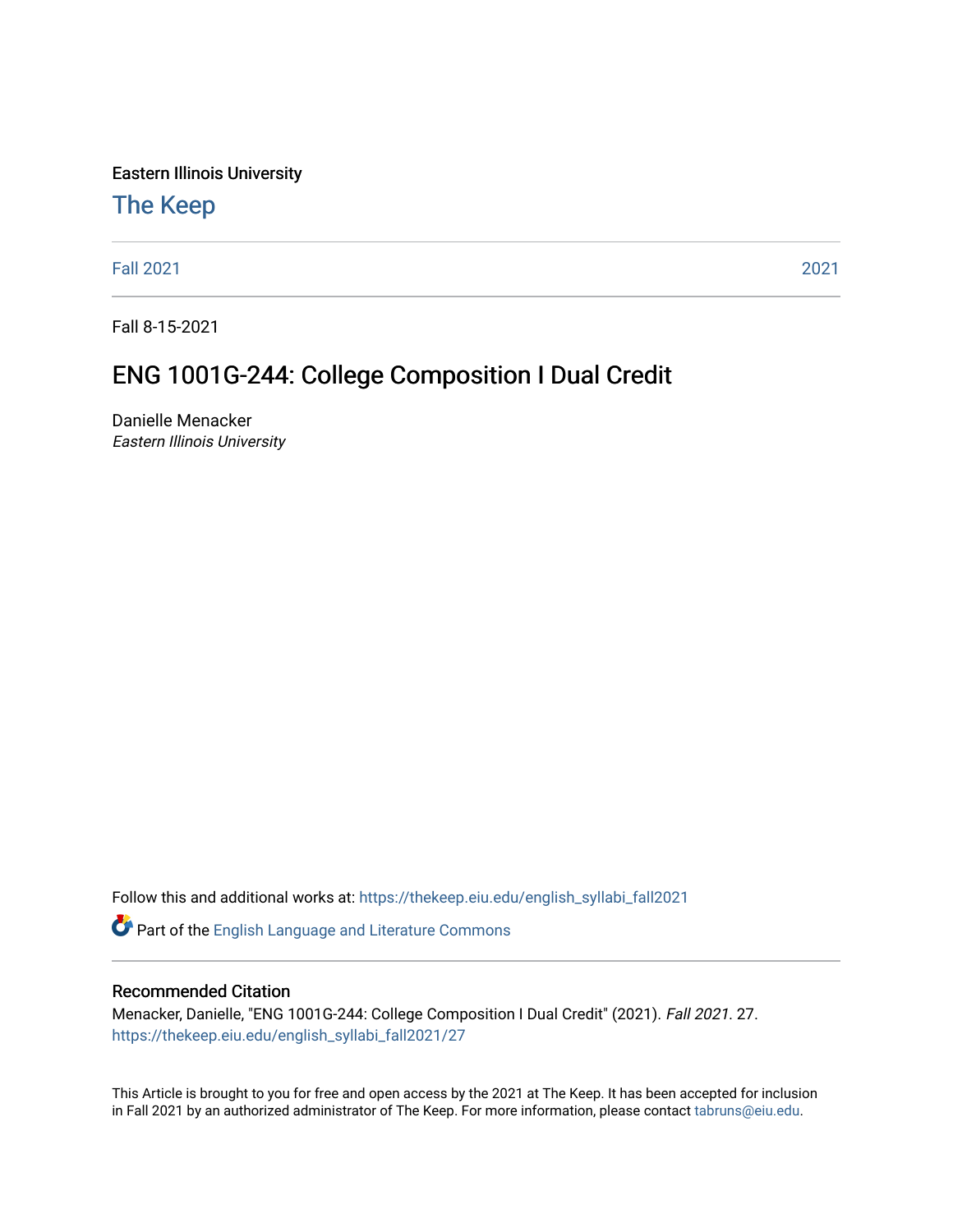



| <b>INSTRUCTOR: Danielle Menacker</b> | START DATE: August 11, 2021                       |
|--------------------------------------|---------------------------------------------------|
| EMAIL: danielle.menacker@d214.org    | END DATE: December 10, 2021                       |
| PHONE: 847-718-5338                  | PERIOD AND TIME: 1 (8:35-9:55) or 2 (10:00-11:20) |
|                                      | every other day                                   |
| MODALITY: face-to-face               | LOCATION: PHS Room 210                            |

## **A.** COURSE DESCRIPTION

College Composition I: Critical Reading & Source-Based Writing

College Composition I focuses on informative, analytical, evaluative, and persuasive writing and introduces students to college-level research. Students will develop sound writing processes, produce cogent writing, strengthen analytical reading skills, and work with sources. **C1 900R**(WC)

## **B.** PREREQUISITE INFORMATION

SAT EBRW score of 430 or better.

#### **C.** STUDENT LEARNING OUTCOMES/COMPETENCIES

At the conclusion of the College Composition course, students should be able to do the following:

- develop effective writing processes for producing documents
- produce informative, analytical, evaluative, and persuasive prose
- implement reading processes to evaluate sources
- adapt written texts to suit the text's purpose, audience, genre, rhetorical situation, and discourse community
- recognize how to transfer their writing processes, understanding of rhetorical principles, and genre awareness to other writing situations
- find appropriate sources through secondary research, including the use of academic databases
- integrate sources ethically and appropriately using at least one recognized citation style
- use effective language and delivery skills through speaking opportunities
- present work in edited American English

#### **D.** COURSE MATERIALS/ TEXTBOOK

 Cohen, Samuel. 50 Essays: A Portable Anthology. Bedford/St. Martin's, 2011. Graff, Gerald, Cathy Birkenstein, and Russell Durst. They Say, I Say W. W. Norton & Company, 2009. Kirszner, Laurie G., and Stephen R. Mandell. Patterns for College Writing. Bedford/St. Martin's, 2015. Lundsford, Andrea A., and John J. Ruszkiewicz. Everything's An Argument. Bedford/St. Martin's, 2007.

Bring your ipad to class every day. Check Schoology and your email daily for information regarding the course.

## **E.** CLASS OUTLINE AND CALENDAR

| <b>WEEK</b> | <b>TOPIC/SKILL</b>         | <b>ASSIGNMENTS</b>                                 |
|-------------|----------------------------|----------------------------------------------------|
| Weeks 1-3   | Informative, Narrative     | Narrative Writing, College Application (2-3 pages) |
| Weeks 4-5   | Informative, Argumentative | Definition Essay (4 pages)                         |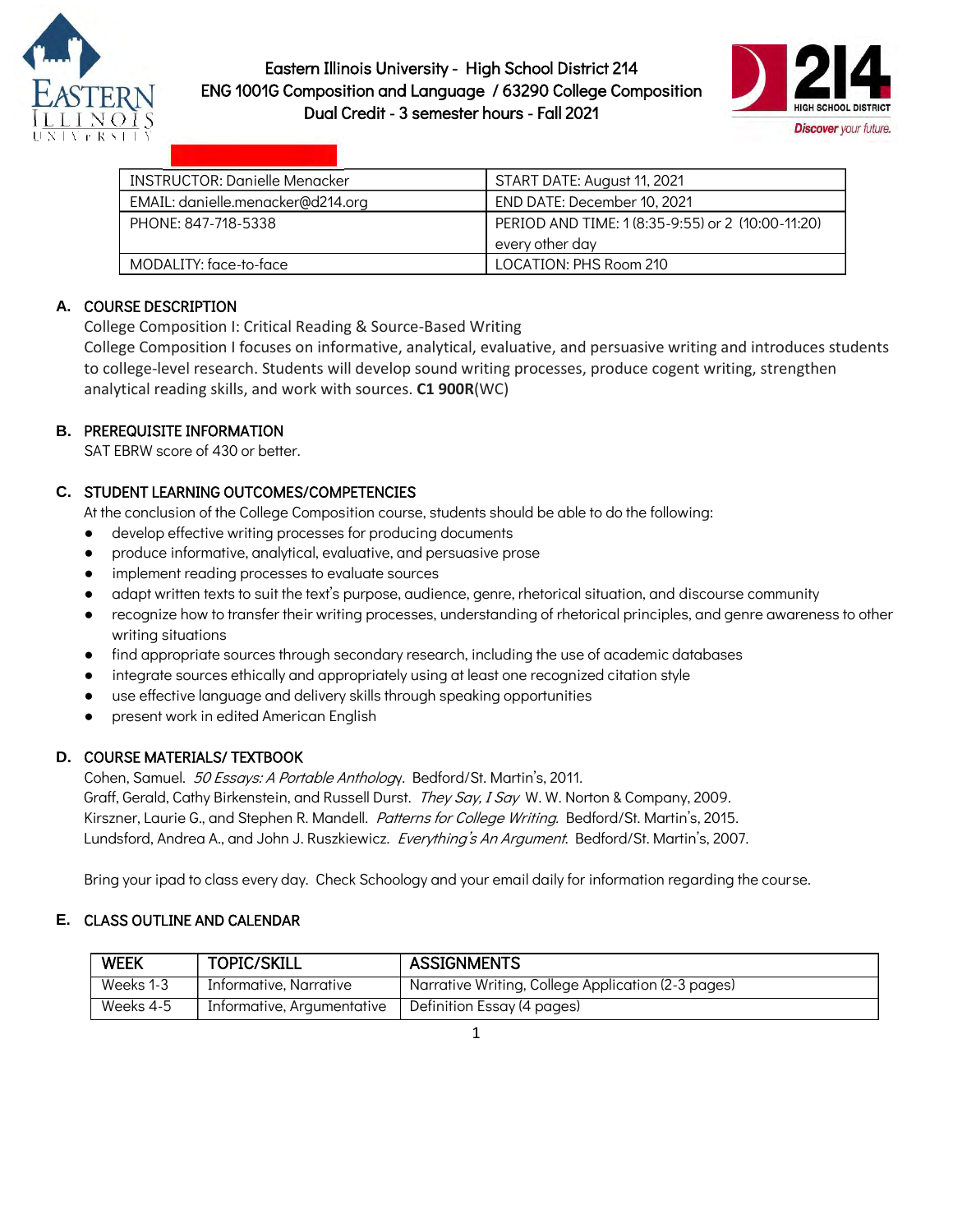



| Weeks 6-7          | Compare/Contrast                | Entertainment Review (4 pages)                                 |
|--------------------|---------------------------------|----------------------------------------------------------------|
| <b>Weeks 8-10</b>  | Cause/Effect                    | Cause and Effect Research Essay (5 pages)                      |
| <b>Weeks 11-12</b> | <b>Rhetorical Analysis (RA)</b> | Presentations, Summary Analysis Response Essay (SAR) (3 pages) |
| Weeks 13-15        | Persuasive                      | Persuasive Letter (3 pages)                                    |
| Weeks 16-17        | <b>Visual Analysis</b>          | Various Options for Visual Analysis Essay (4 pages)            |
| Week 18            | Reflective                      | Writing Portfolio (2-3 pages)                                  |

## **F.** ASSIGNMENTS

Students will write a variety of informative, analytical, evaluative, and persuasive essays. These assignments will cultivate varied essential writing skills while incorporating the writing process: brainstorming, drafting, conferencing, revising, and editing. Students will print (submit through Google Classroom while remote) as well as submit their work to TurnItIn.com. They will assemble a writing portfolio in order to document growth and reflect on progress. By the end of the semester, students must have written a minimum of 20 pages of polished writing. All final drafts of essays must be revised at least once.

#### **G.** STUDENT EVALUATION AND GRADING

Students who enroll in this dual credit course will receive a grade on both a High School District 214 and Eastern transcript. Policies related to these grades are outlined below.

#### Students must earn an A, B, or C in this class in order to earn college credit from EIU. A grade of D or F will not receive credit from EIU.

Students are required to take four years of English as a graduation requirement by High School District 214. If you do not pass this class, you may not be able to graduate high school. In order to earn graduation credit from 214, you must get at least at D.

Course grades will be determined according to the following categories:

| Category               | Percentage |
|------------------------|------------|
| Final drafts           | 70%        |
| Homework/Classwork     | 30%        |
| Final exam (Portfolio) | 10%        |

The course will use the following grading scale:

- $A = 90 100%$
- B = 80-89%
- $C = 70 79%$
- $D = 60 69%$
- $F = 0.59%$

Missed or late exams, quizzes, and assignments [High School District 214 Board Policy 6:290 AP]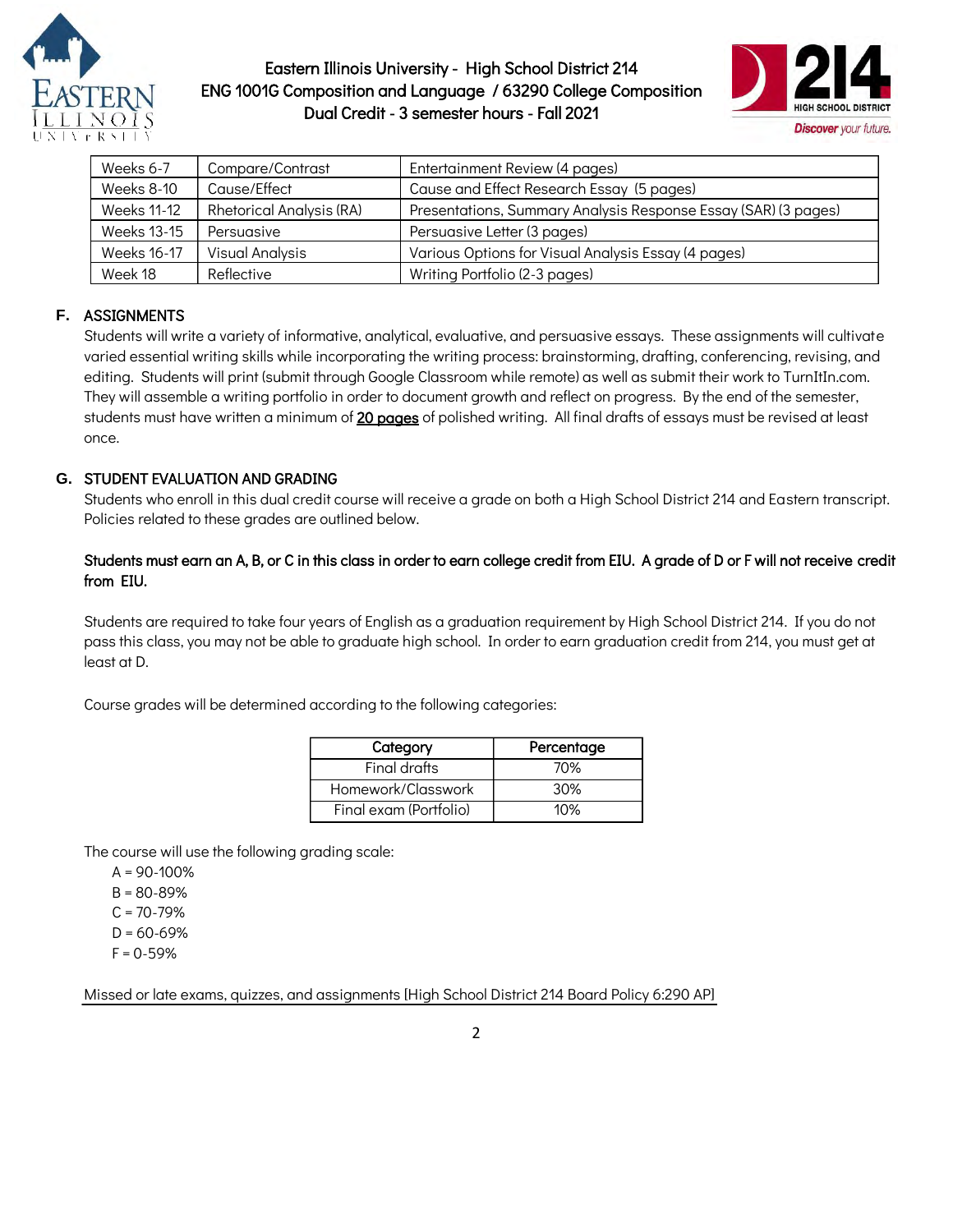



A student, whose absence is authorized, unauthorized, or an excused absence will be permitted to make up the work missed. Credit given for such work will be appropriate to the nature of the work missed and to the quality of the make-up work. The teacher will establish reasonable time limits for its completion.

#### POLICIES AND PROCEDURES

Late homework/classwork will not be accepted. Late papers will be deducted 1 full letter grade for each day it is late. If you have an excused absence the day a paper is due, email it to Ms. Menacker for full credit, and bring a paper copy when you return.

#### **H.** COURSE WITHDRAWAL INFORMATION

Students are subject to both the Eastern Illinois University and High School District 214 withdrawal policies, each independently impacting grades awarded by each institution.

#### A student wanting to withdraw from a dual credit course should contact his/her High School District 214 counselor. Students' dual credit enrollment is also subject to the college's enrollment and withdrawal policies. Students who withdraw from courses after the designated drop period may risk receiving a 'W' or 'F' on college transcript.

Eastern Illinois University Withdrawal Policy

| Last day to drop class with no repercussions. After this date a 'W' grade will be assigned. | September 1, 2021 |
|---------------------------------------------------------------------------------------------|-------------------|
| Last day to withdraw from class and receive 'W' on transcript                               | November 3, 2021  |

#### Dual Credit Financial Aid Implications

Students whose dual credit grades fall below a "C" or receive a "W" could be in danger of impacting their future Financial Aid eligibility as dual credit grades affect college GPA and calculation of completed/non-completed courses.

#### **I.** ACADEMIC DISHONESTY

Students are subject to both the Eastern Illinois University and High School District 214 academic integrity and honesty policies. Each may impact the academic activities at each institution. Cheating and plagiarizing will result in a 0 for the assignment. The policy will be strictly enforced.

#### Eastern Illinois University Student Code of Conduct/Academic Integrity:

 This class will operate according to the Student Code of Conduct for EIU that can be found on the University's website...http://www.eiu.edu/~judicial/studentconductcode.php. Strict adherence to this policy will be expected at all times